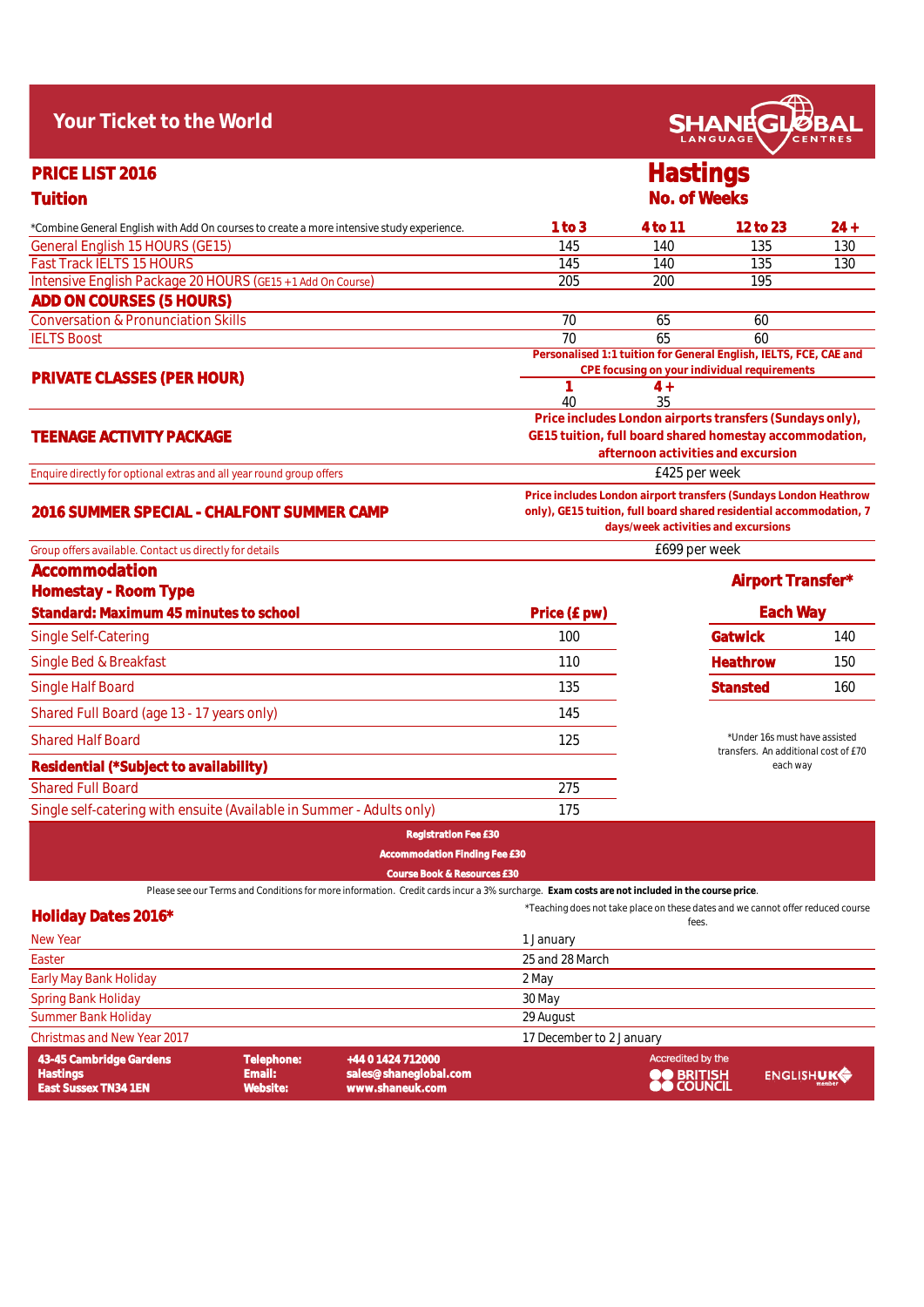Your Ticket to the World

# PRICE LIST 2016

| __ |
|----|
|----|

| *Combine General English with Add On courses to create a more intensive study experience.                                                     | 1 to 3          | <b>4 to 11</b> | <b>12 to 23</b>                                                                                                                                                         | $24 +$ |
|-----------------------------------------------------------------------------------------------------------------------------------------------|-----------------|----------------|-------------------------------------------------------------------------------------------------------------------------------------------------------------------------|--------|
| General English 15 HOURS (GE15)                                                                                                               | 190             | 180            | 165                                                                                                                                                                     | 150    |
| <b>Fast Track IELTS 15 HOURS</b>                                                                                                              | 190             | 180            | 165                                                                                                                                                                     |        |
| <b>Business English 15 HOURS</b>                                                                                                              | 220             | 210            | 200                                                                                                                                                                     |        |
| Intensive English Package (GE15 + 1 Add On Course)                                                                                            | 250             | 230            | 210                                                                                                                                                                     | 200    |
| <b>ADD ON COURSES</b>                                                                                                                         |                 |                |                                                                                                                                                                         |        |
| <b>Conversation &amp; Pronunciation Skills (5 hours)</b>                                                                                      | 90              | 80             | 70                                                                                                                                                                      |        |
| English for Work (5 hours)                                                                                                                    | 90              | 80             | 70                                                                                                                                                                      |        |
| <b>IELTS Boost (10 hours)</b>                                                                                                                 | 120             | 110            | 100                                                                                                                                                                     |        |
| IELTS Exam Preparation (Academic and General) (Evening - 4 hours)                                                                             | 70              | 60             | 50                                                                                                                                                                      |        |
|                                                                                                                                               |                 |                | Personalised 1:1 tuition for General English, IELTS, FCE, CAE and CPE focusing<br>on your individual requirements                                                       |        |
| <b>PRIVATE CLASSES (PER HOUR)</b>                                                                                                             | 1               | 4 +            |                                                                                                                                                                         |        |
|                                                                                                                                               | 50              | 45             |                                                                                                                                                                         |        |
| <b>TEENAGE ACTIVITY PACKAGE</b>                                                                                                               |                 |                | Price includes London airports transfers (Sundays only), GE15 tuition,<br>full board shared homestay accommodation, afternoon activities and<br>excursion               |        |
| Enquire directly for optional extras and all year round group offers                                                                          |                 |                | £499 per week                                                                                                                                                           |        |
| <b>2016 SUMMER SPECIAL CHALFONT SUMMER CAMP</b>                                                                                               |                 |                | Price includes airport transfers (Sundays London Heathrow only),<br>GE15 tuition, full board shared residential accommodation, 7<br>days/week activities and excursions |        |
| Group offers available. Contact us directly for details                                                                                       |                 |                | £699 per week                                                                                                                                                           |        |
| <b>Registration Fee £30</b><br><b>Accommodation Finding Fee £30</b><br><b>Course Book &amp; Resources £30</b>                                 |                 |                |                                                                                                                                                                         |        |
| Please see our Terms and Conditions for more information. Credit cards incur a 3% surcharge. Exam costs are not included in the course price. |                 |                |                                                                                                                                                                         |        |
| <b>Holiday Dates 2016*</b>                                                                                                                    |                 |                | *Teaching does not take place on these dates and we cannot offer reduced course fees.                                                                                   |        |
| <b>New Year</b>                                                                                                                               | 1 January       |                |                                                                                                                                                                         |        |
| Easter                                                                                                                                        | 25 and 28 March |                |                                                                                                                                                                         |        |
| <b>Early May Bank Holiday</b>                                                                                                                 |                 |                | 2 May                                                                                                                                                                   |        |
| <b>Spring Bank Holiday</b>                                                                                                                    |                 |                | 30 May                                                                                                                                                                  |        |
| <b>Summer Bank Holiday</b>                                                                                                                    |                 |                | 29 August                                                                                                                                                               |        |

Christmas and New Year 2017 **17 December to 2 January** 

| 59 South Molton Street<br>London<br><b>W1K 5SN</b> | <b>Telephone:</b><br>Email: I<br><b>Website:</b> | +44 0 207 499 8533<br>sales@shaneglobal.com<br>www.shaneuk.com | Accredited by the<br><b>OO BRITISH</b> | ENGLISHUK |
|----------------------------------------------------|--------------------------------------------------|----------------------------------------------------------------|----------------------------------------|-----------|
|----------------------------------------------------|--------------------------------------------------|----------------------------------------------------------------|----------------------------------------|-----------|



### London No. of Weeks